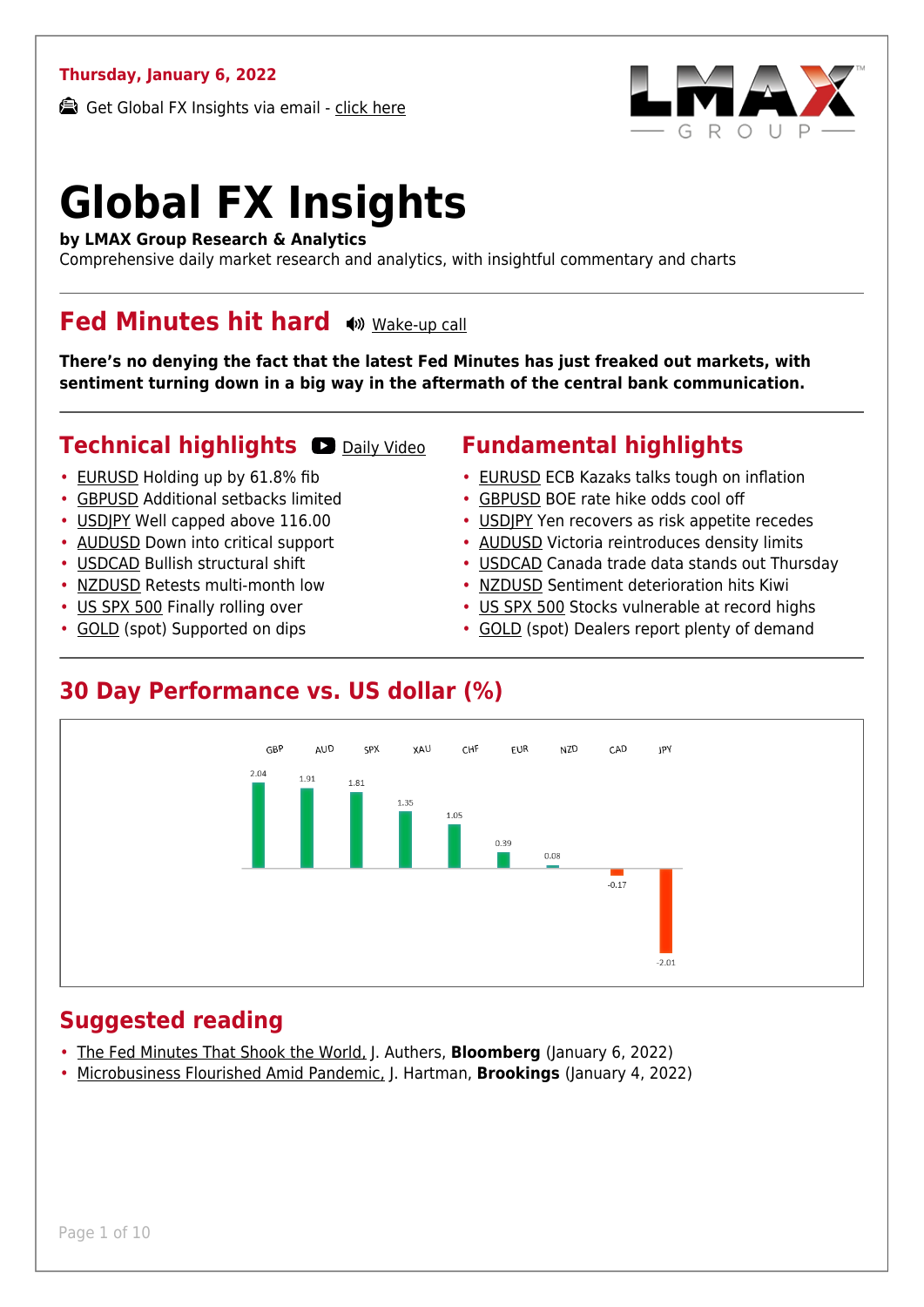### <span id="page-1-0"></span>**EURUSD – technical overview**

**Setbacks have extended to retest the critical** 61.8% fib retrace off the 2020 low to 2021 high move. Technical studies are now tracking in extended territory on the weekly chart, warning of the need for a corrective bounce ahead. Look for the market to hold up on a weekly close basis above the 61.8% fib retrace around 1.1275. Back above 1.1465 strengthens outlook. Weekly close below 1.1275 negates.



- **R2 1.1465**  15 November high– Strong
- **R1 1.1387**  31 December high Medium
- **S1 1.1222**  15 December low Medium
- **S2 1.1186**  24 November/2021 low Strong

## <span id="page-1-1"></span>**EURUSD – fundamental overview**

**Euro selling from Wednesday's hawkish FOMC Minutes** was offset by earlier tough talk by and ECB official on inflation. ECB's Kazaks was on the wires saying the central bank was ready to cut stimulus and raise rates if necessary. Still, overall, the Euro remains well offered into rallies on the Fed-ECB policy divergence. Key standouts on today's calendar include German factory orders, German construction PMIs, UK services and composite PMIs, Eurozone producer prices, German inflation, Canada trade, and US reads highlighted by initial jobless claims, ISM non-manufacturing, and factory orders.

## **EURUSD - Technical charts in detail**

#### [Watch now](https://youtu.be/P29foKX1IDw)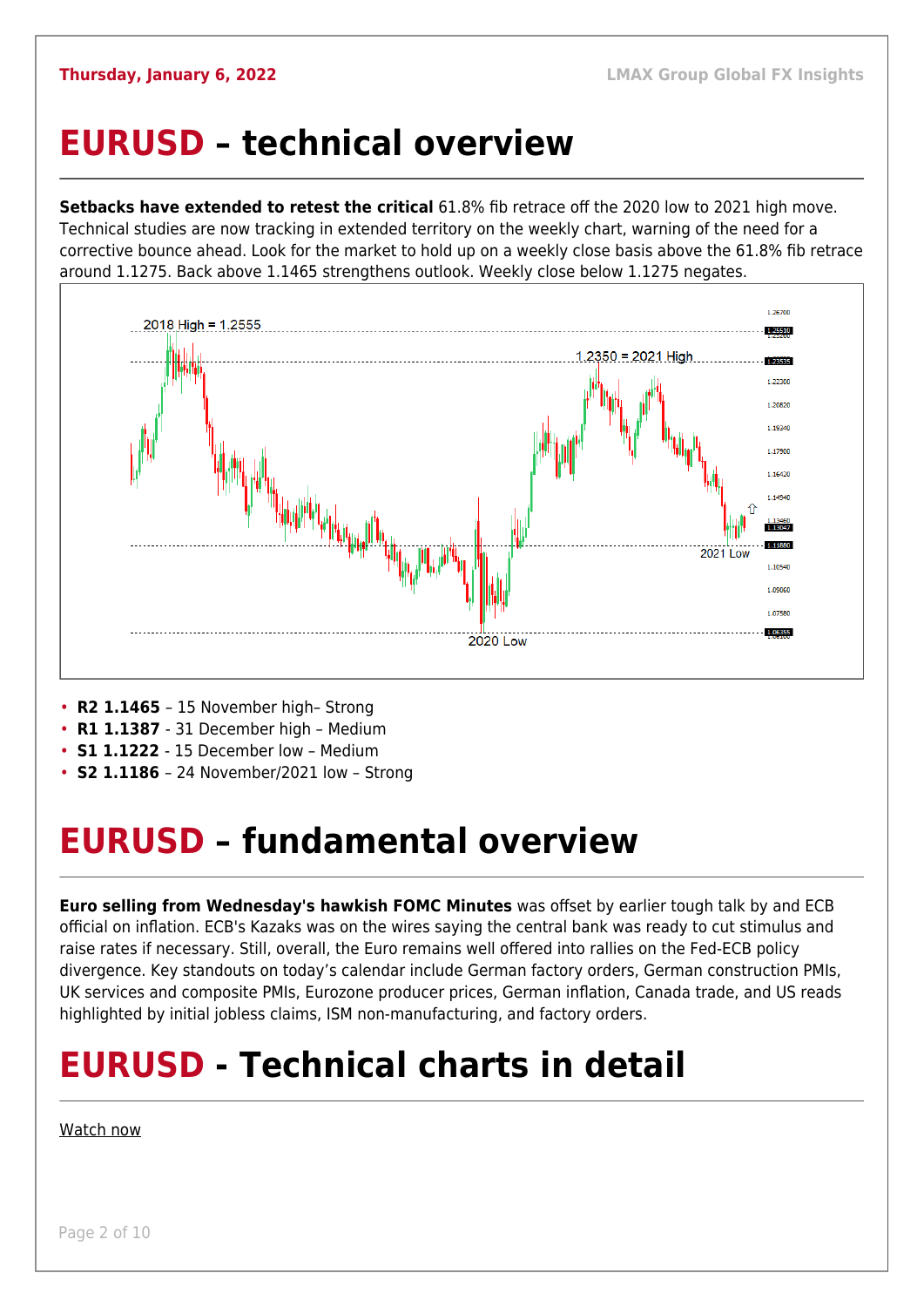### <span id="page-2-0"></span>**GBPUSD – technical overview**

**The market is in a correction phase** in the aftermath of the run to fresh multi-month highs earlier this year. At this stage, additional setbacks should be limited to the 1.3000 area ahead of the next major upside extension towards a retest and break of critical resistance in the form of the 2018 high. Back above 1.3608 takes pressure off the downside.



- **R2 1.3608**  9 November high Strong
- **R1 1.3599**  5 January high Medium
- **S1 1.3409**  29 December low Medium
- **S2 1.3339**  23 December low Medium

### <span id="page-2-1"></span>**GBPUSD – fundamental overview**

**The Pound has pulled back from recent highs** against the Buck as UK rate hike odds cool down a bit, and as the Fed continues to outline a hawkish path. Key standouts on today's calendar include German factory orders, German construction PMIs, UK services and composite PMIs, Eurozone producer prices, German inflation, Canada trade, and US reads highlighted by initial jobless claims, ISM non-manufacturing, and factory orders.

[Watch now](https://youtu.be/us4VlHNnfwY)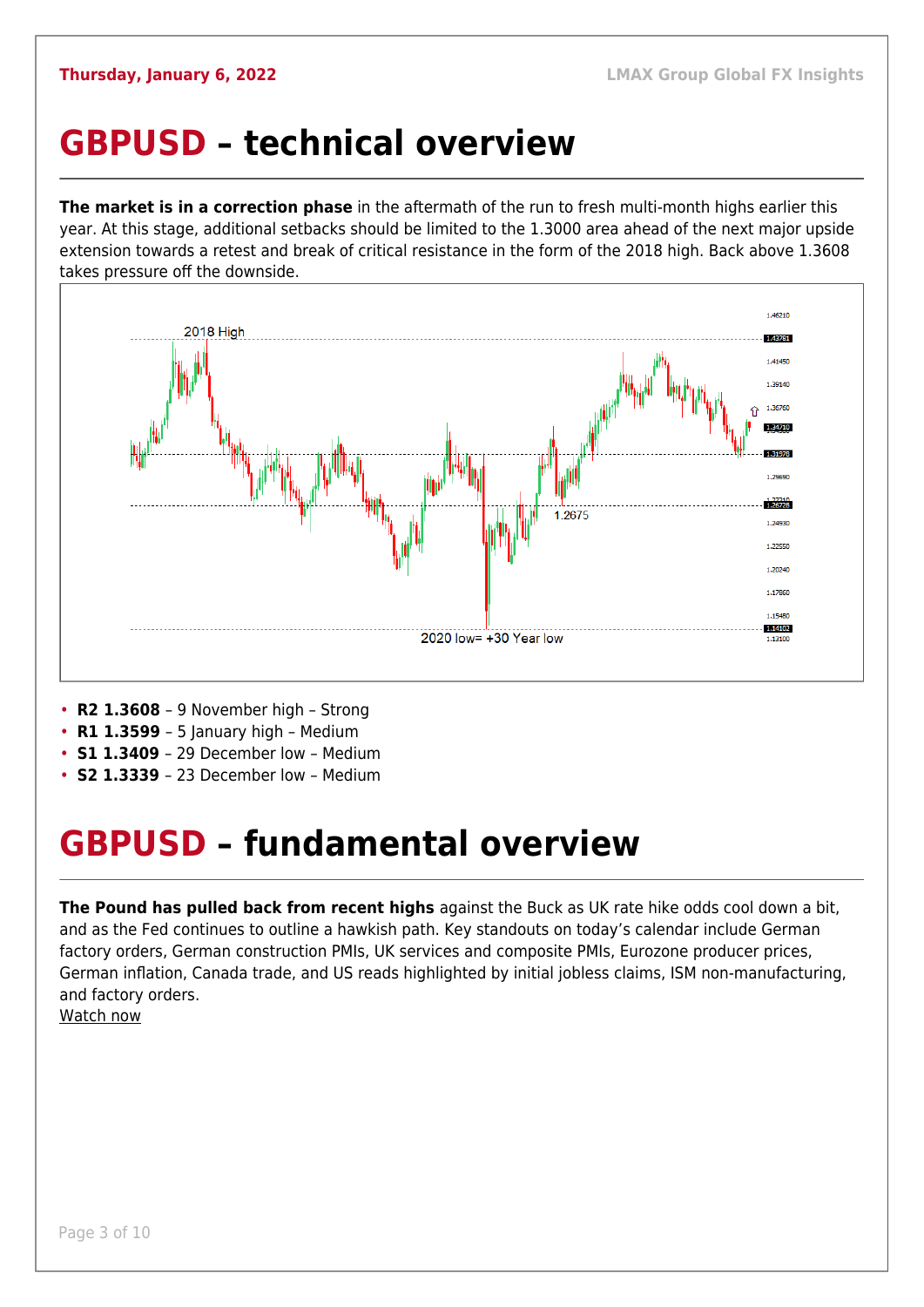## <span id="page-3-0"></span>**USDJPY – technical overview**

**The longer-term trend** is bearish despite the recent run higher. Look for additional upside to be limited, with scope for a topside failure and bearish resumption back down towards the 100.00 area. It would take a clear break back above 116.00 to negate the outlook.



- **R2 117.00**  Figure Strong
- **R1 116.36**  4 January/**multi-month high** Medium
- **S1 114.95**  3 January low Medium
- **S2 114.00**  Figure Strong

## <span id="page-3-1"></span>**USDJPY – fundamental overview**

**The Yen has been well offered into 2022** on flow from US Dollar demand on diverging Fed/BOJ policy. But the latest round of intense risk off flow in US equities could not be ignored, with the Yen finding demand on the traditional correlation. Meanwhile, Tokyo is considering reinstating emergency virus measures. Key standouts on today's calendar include German factory orders, German construction PMIs, UK services and composite PMIs, Eurozone producer prices, German inflation, Canada trade, and US reads highlighted by initial jobless claims, ISM non-manufacturing, and factory orders. [Watch now](https://youtu.be/mXHJx51NYz4)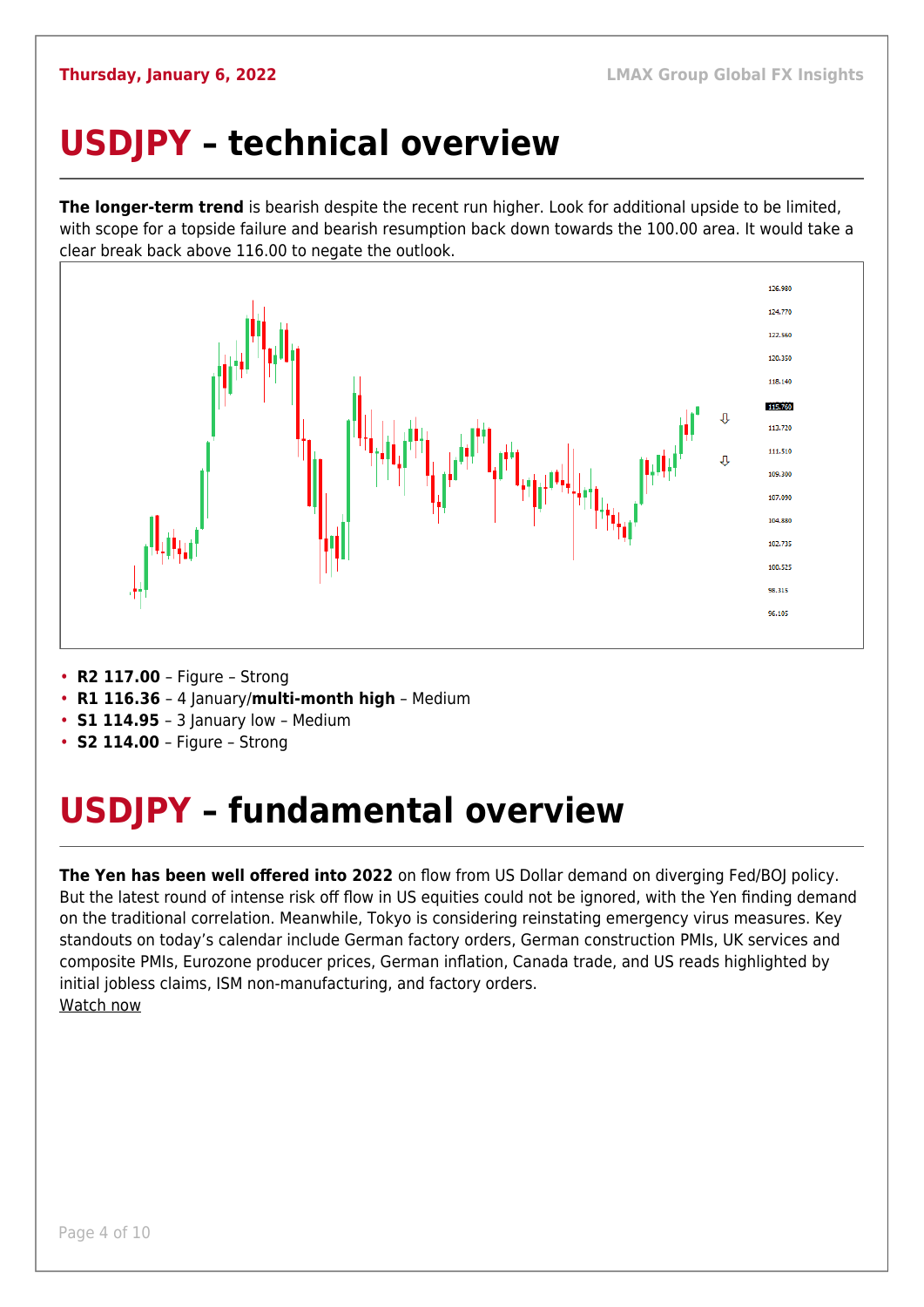### <span id="page-4-0"></span>**AUDUSD – technical overview**

**The Australian Dollar has been in the process** of a healthy correction following the impressive run towards a retest of the 2018 high in 2021. At this stage, the correction is starting to look stretched and setbacks should be well supported above 0.7000 on a weekly close basis. A weekly close below 0.7000 will force a bearish shift.



- **R2 0.7300**  Figure Strong
- **R1 0.7278**  31 December high Medium
- **S1 0.7083**  20 December low Medium
- **S2 0.6993**  3 December/**2021 low** Strong

### <span id="page-4-1"></span>**AUDUSD – fundamental overview**

**Overall, the Australian Dollar is under pressure**, mostly on the back of diverging Fed/RBA policy and this latest dump in US equities. Meanwhile, rising COVID infections and hospitalizations have forced Victoria to reintroduce density limits at hospitality and entertainment venues. Victoria's Health Minister Foley however said there were no plans to re-impose lockdown. Key standouts on today's calendar include German factory orders, German construction PMIs, UK services and composite PMIs, Eurozone producer prices, German inflation, Canada trade, and US reads highlighted by initial jobless claims, ISM nonmanufacturing, and factory orders.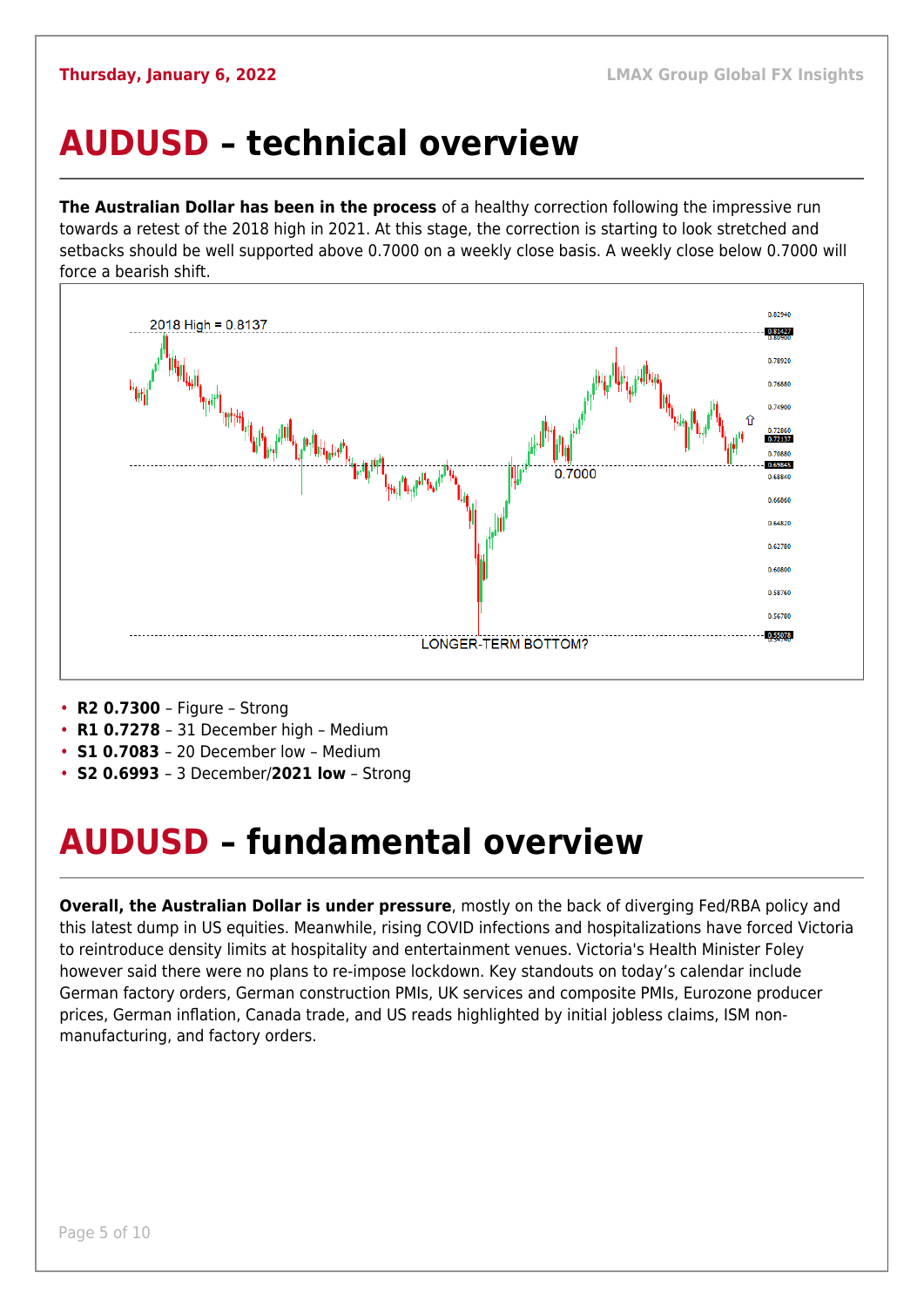#### <span id="page-5-0"></span>**USDCAD – technical overview**

**Finally signs of a major bottom in the works** after a severe decline from the 2020 high. A recent weekly close back above 1.2500 encourages the constructive outlook and opens the door for a push back towards next critical resistance in the 1.3000 area. Any setbacks should be well supported into the 1.2200s.



- **R2 1.3000**  Psychological Strong
- **R1 1.2964**  20 December/**2021 high** Medium
- **S1 1.2700**  Figure Medium
- **S2 1.2607** 8 December low Strong

### <span id="page-5-1"></span>**USDCAD – fundamental overview**

**Overall, the Canadian Dollar is under pressure** into 2022, falling victim to diverging central bank policy, a worsening virus outlook in Canada and broad based risk off flow. Key standouts on today's calendar include German factory orders, German construction PMIs, UK services and composite PMIs, Eurozone producer prices, German inflation, Canada trade, and US reads highlighted by initial jobless claims, ISM nonmanufacturing, and factory orders.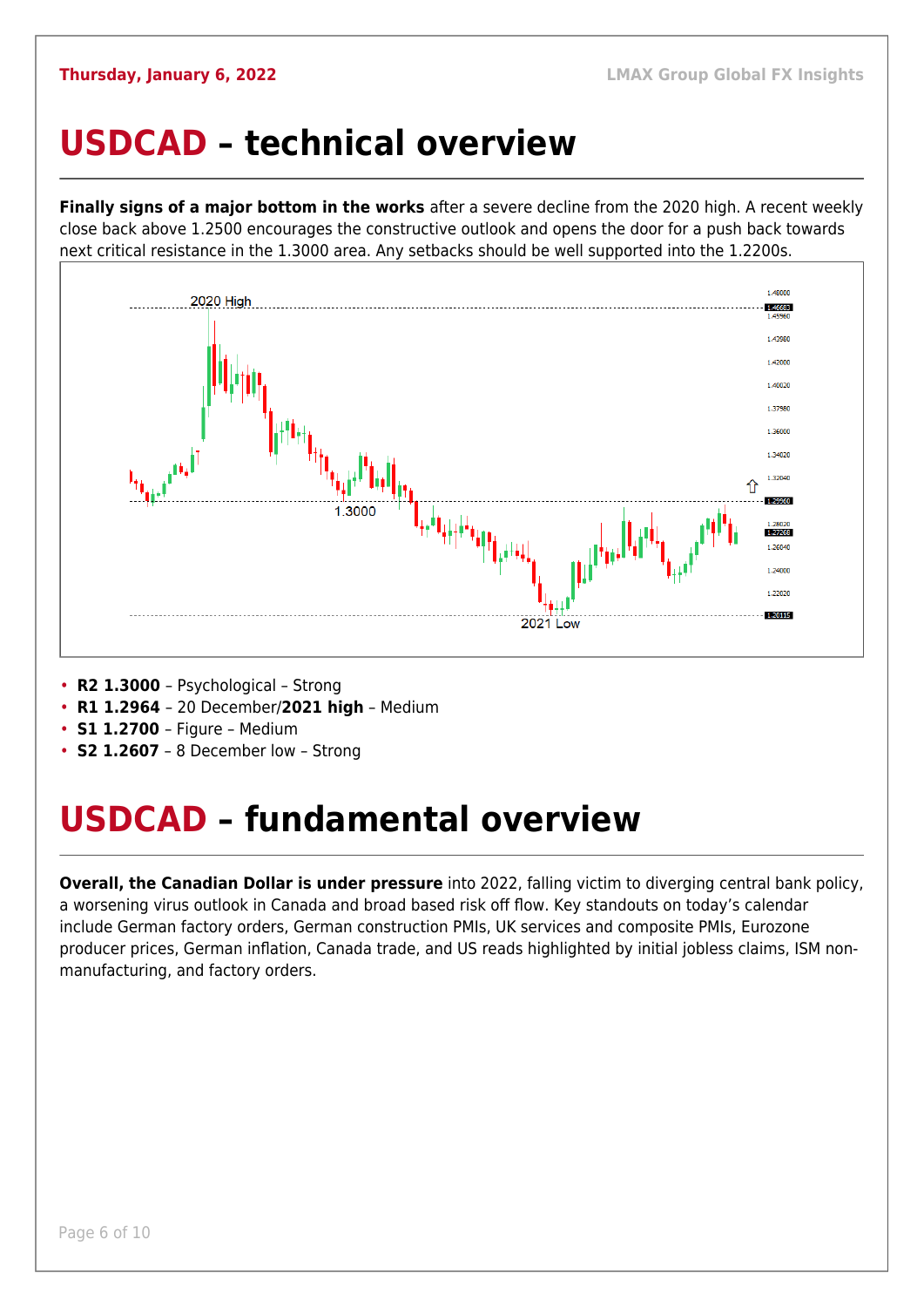### <span id="page-6-0"></span>**NZDUSD – technical overview**



**The market has entered a period of intense correction** after running up to a yearly and multi-month high. Back below 0.6700 would suggest a more significant bearish structural shift.

- **R2 0.6894**  25 November high Strong
- **R1 0.6868**  1 December high Medium
- **S1 0.6701**  15 December/**2021 low** Strong
- **S2 0.6650**  Mid-Figure Medium

### <span id="page-6-1"></span>**NZDUSD – fundamental overview**

**Overall, economic data out of New Zealand** has been softer of late, RBNZ rate hike expectations have been scaled back, the phased border reopening has been delayed due to omicron, and risk off flow has soured sentiment. All of this has been behind this latest wave of Kiwi underperformance into 2022. Key standouts on today's calendar include German factory orders, German construction PMIs, UK services and composite PMIs, Eurozone producer prices, German inflation, Canada trade, and US reads highlighted by initial jobless claims, ISM non-manufacturing, and factory orders.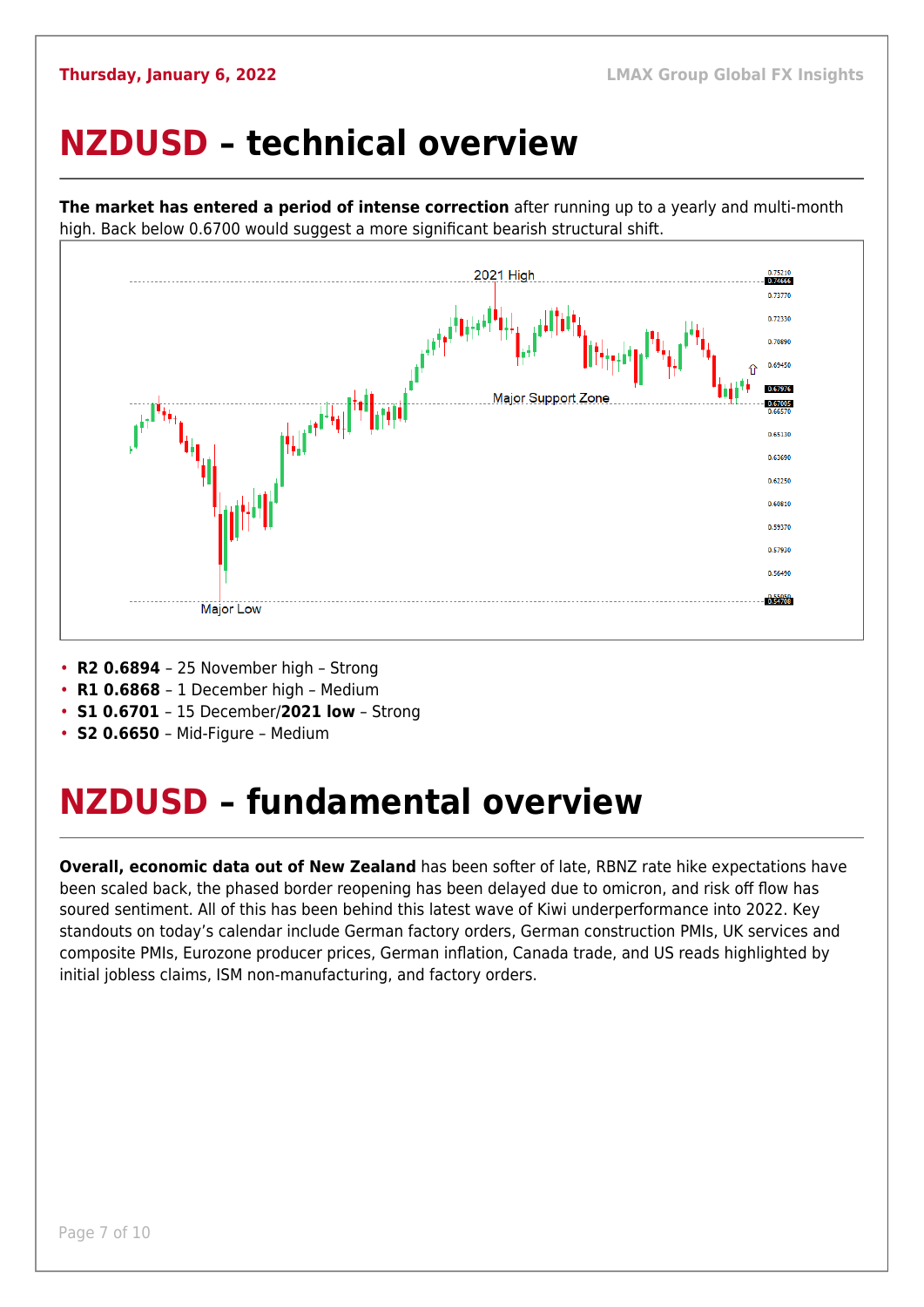#### <span id="page-7-0"></span>**US SPX 500 – technical overview**

**Longer-term technical studies are looking quite exhausted** and the market is showing signs of wanting to roll over after racing to another record high. At the same time, the latest breakout into the 4800 area introduces the possibility for the next major upside extension towards 5000. At this stage, it will take a break back below 4500 to take the immediate pressure off the topside.



- **R2 4850**  Psychological Strong
- **R1 4821**  4 January/**Record high** Medium
- **S1 4533**  20 December low Medium
- **S2 4496**  3 December low Strong

## <span id="page-7-1"></span>**US SPX 500 – fundamental overview**

**We're trading just off fresh record highs**, and yet, with so little room for additional central bank accommodation, given an already depressed interest rate environment, the prospect for sustainable runs to the topside on easy money policy incentives and government stimulus, should no longer be as enticing to investors. Meanwhile, ongoing worry associated with coronavirus fallout and risk of rising inflation should weigh more heavily on investor sentiment in Q1 2022.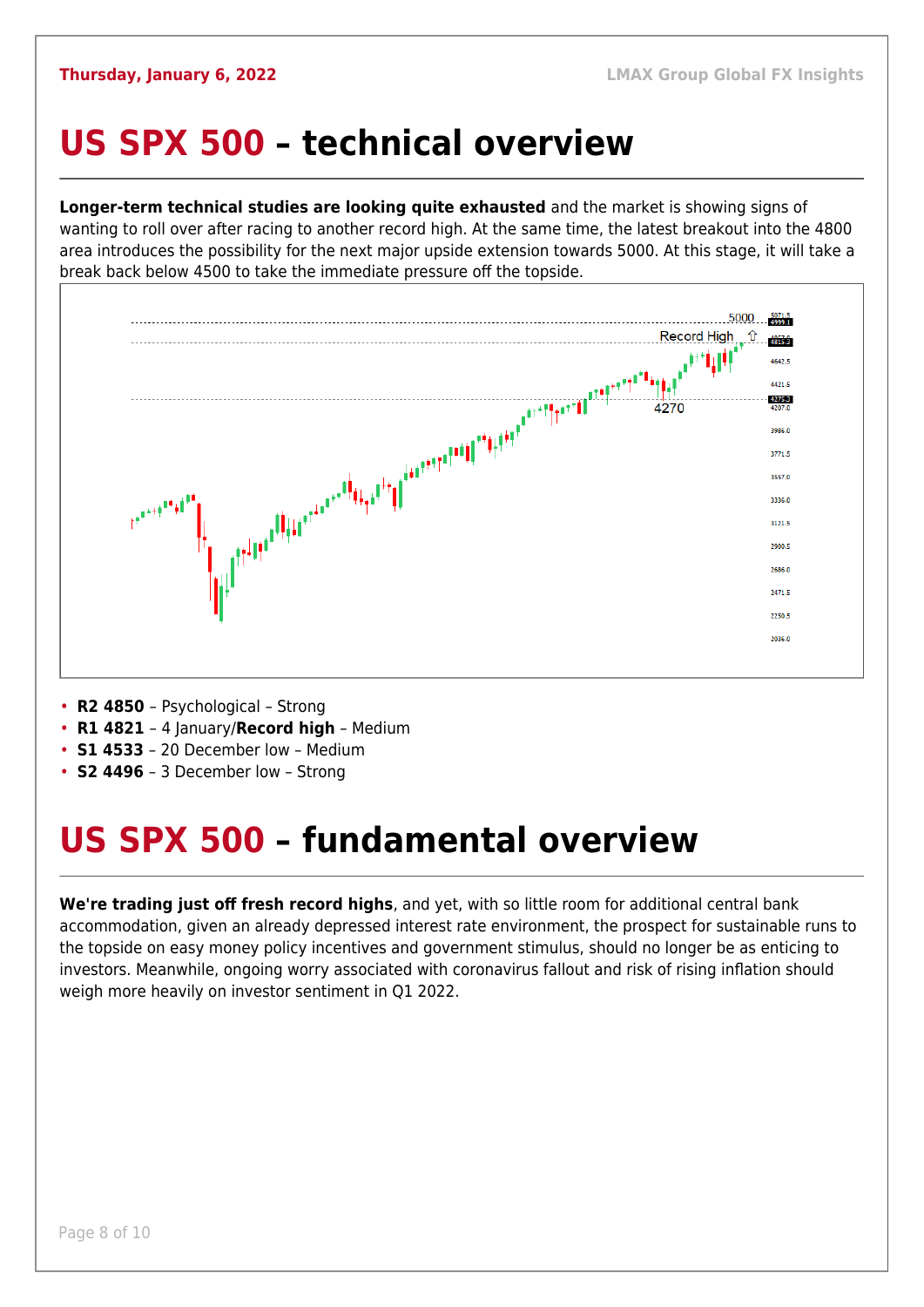## <span id="page-8-0"></span>**GOLD (SPOT) – technical overview**

**The 2019 breakout above the 2016 high** at 1375 was a significant development, opening the door for fresh record highs and an acceleration beyond the next major psychological barrier at 2000. Setbacks should now be well supported above 1600.



- **R2 1917**  1 June high Strong
- **R1 1878**  16 November high Medium
- **S1 1753**  15 December low Medium
- **S2 1722**  29 September low Strong

## <span id="page-8-1"></span>**GOLD (SPOT) – fundamental overview**

**The yellow metal continues to be well supported on dips** with solid demand from medium and longerterm accounts. These players are more concerned about exhausted monetary policy, extended global equities, and coronavirus fallout. All of this should keep the commodity well supported, with many market participants also fleeing to the hard asset as the grand dichotomy of record high equities and record low yields comes to an unnerving climax.